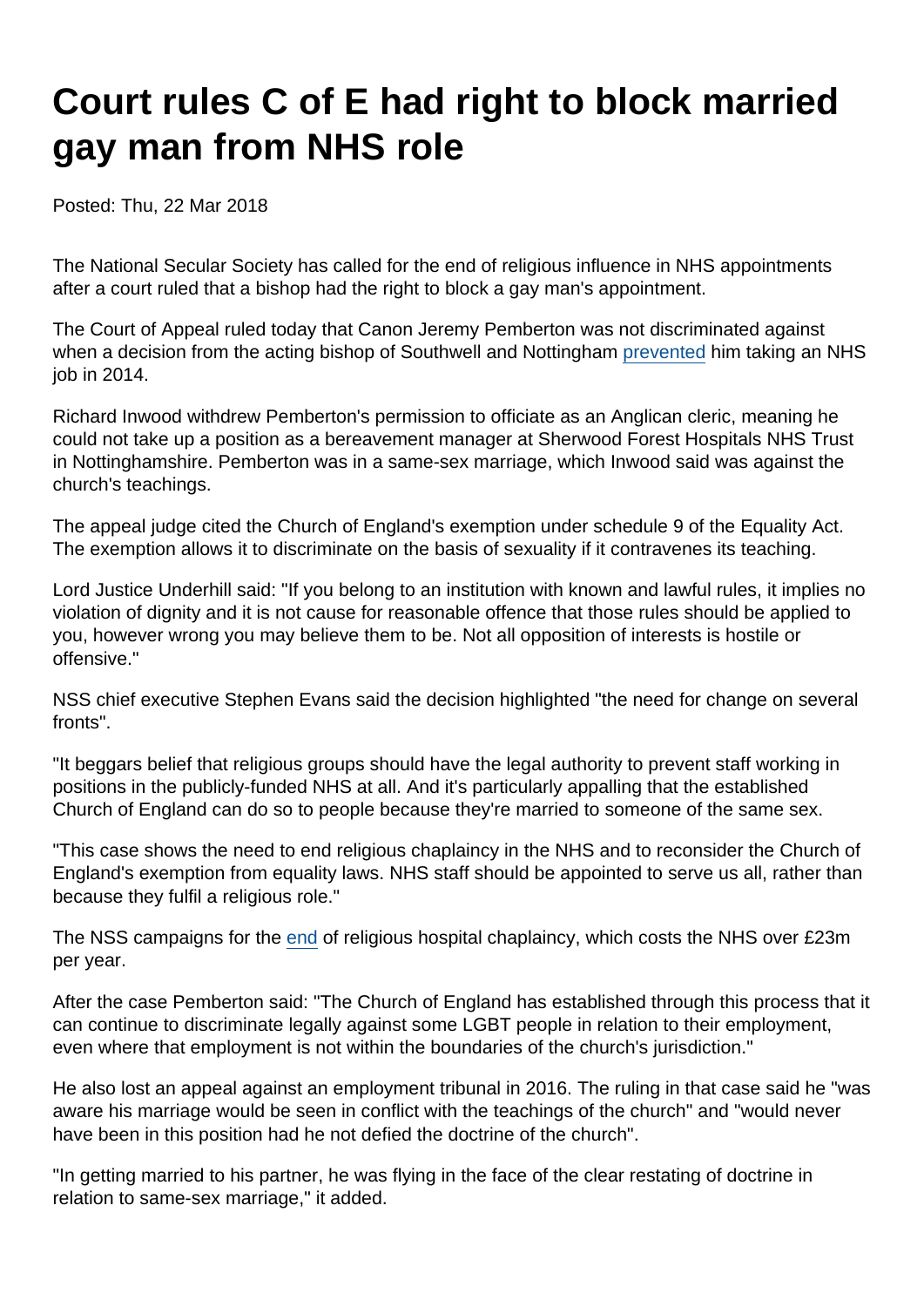After the latest ruling a spokesperson said the Southwell and Nottingham diocese was "pleased that the court has upheld the decision made with regards to the employment tribunal".

Pemberton has also worked as a hospital chaplain in Lincolnshire.

## Religious dogma shouldn't interfere with your healthcare

We campaign to protect patients from the harm caused by the imposition on them of other people's religious values, and advocate for a secular approach to current healthcare issues. Please consider a donation, from as little as £1 a month, to help support our work in this area.

P.S. make sure to check out the related campaigns below.

- [Find out more](https://www.secularism.org.uk/healthcare/)
- [Make a donation](https://www.secularism.org.uk/donate.html)
- [Share on What's App](whatsapp://send?text=http://www.secularism.org.uk/news/2018/03/court-rules-c-of-e-had-right-to-block-married-gay-man-from-nhs-role?format=pdf)
- [Share on Facebook](https://www.facebook.com/sharer/sharer.php?u=http://www.secularism.org.uk/news/2018/03/court-rules-c-of-e-had-right-to-block-married-gay-man-from-nhs-role?format=pdf&t=Court+rules+C+of+E+had+right+to+block+married+gay+man+from+NHS+role)
- [Share on Twitter](https://twitter.com/intent/tweet?url=http://www.secularism.org.uk/news/2018/03/court-rules-c-of-e-had-right-to-block-married-gay-man-from-nhs-role?format=pdf&text=Court+rules+C+of+E+had+right+to+block+married+gay+man+from+NHS+role&via=NatSecSoc)
- [Share on Email](https://www.secularism.org.uk/share.html?url=http://www.secularism.org.uk/news/2018/03/court-rules-c-of-e-had-right-to-block-married-gay-man-from-nhs-role?format=pdf&title=Court+rules+C+of+E+had+right+to+block+married+gay+man+from+NHS+role)
- [Subscribe to RSS Feed](/mnt/web-data/www/cp-nss/feeds/rss/news)

Tags: [Chaplaincy,](https://www.secularism.org.uk/news/tags/Chaplaincy) [Equality & Human Rights](https://www.secularism.org.uk/news/tags/Equality+&+Human+Rights)

## Related Campaigns

[Reform chaplaincy](https://www.secularism.org.uk/chaplaincy/)

NHS-funded pastoral care shouldn't be discriminatory or organised around religion/belief.

[Read More](https://www.secularism.org.uk/chaplaincy/)

## [Defend equality laws](https://www.secularism.org.uk/defend-equality-laws/)

Religious freedom isn't a 'right' to discriminate, we vigorously defend our equality laws.

[Read More](https://www.secularism.org.uk/defend-equality-laws/)

[Equality & human rights](https://www.secularism.org.uk/equality/)